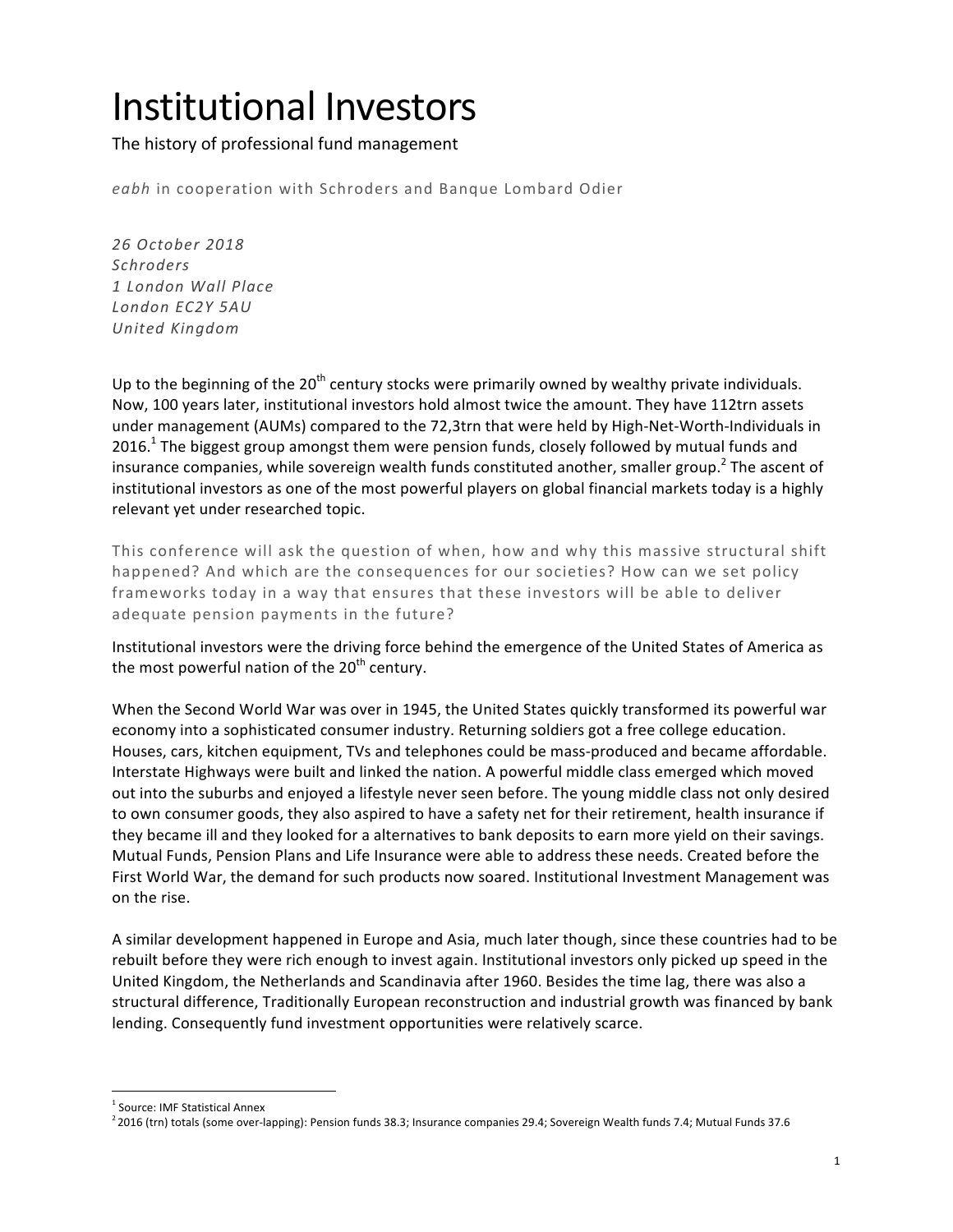Institutional Investors can be classified into three main groups: mutual funds, pension funds and institutional asset management and insurance. We are looking for research into the histories and long-term developments of these three categories in general as well as for comparative and individual case studies.

Mutual funds are professionally pooled small investments that allow fees savings, providing small investors with the option of a diversified basket. Even though the first Mutual Fund was created in 1924 already, they took off as an alternative forms of investment once the 1934 Securities Exchange Act had established disclosure rules that increased transparency. Another big shift happened when the FED allowed savers to access money market funds during the inflationary period of 1971. Indexed funds became big and mutual funds expanded towards being the largest holders of fixed income securities. Mutual funds reached Europe<sup>3</sup> in the late 1950s.

Pension plans became common after 1945. Ever since, pension schemes have remained societies' preferred answer to their members' longevity. The first pension plan was established in 1875 by American Express. It was quickly followed by Bismarck's old age and health insurance system in Germany in 1889. The United Kingdom followed in 1908 with its 'pay as you go' system. The common suffering during the First World War catalysed more systems reforms, extending age insurance to all citizens and combining it with social security.  $18<sup>th</sup>$  century insurance had only been available for maritime shipping and fire – and only for the rich and their corporations. Life and general insurance gained momentum with the ascending middle class after 1945 in the US and in the 1960s in Europe.

For this research event we look for papers that offer new genuine in depth research into the developments described above and offer insights to one or more of the following topics and questions:

- $\circ$  Life cycles of Institutional investments compared to other investments. A general historical look at long term investments.
- $\circ$  History of insurance: Life insurance: social impact: how do families survive after the death of the bread winner?
- $\circ$  History of pensions (old age insurance)
- $\circ$  History of mutual funds
- $\circ$  History of index funds
- $\circ$  Capital markets over time
- $\circ$  The evolution of the stock market
- $\circ$  The role of technological innovations: brokerage fees drop, risk management of complexity becomes an option while at the same time complexity risks rise: which is the overall balance? Did Institutional investors keep the promise of risk diversification, bigger tax advantages and more efficient allocation of capital? Or are they in the end just another cost added to the investment chain that further increases the risks entailed? Are 'they' to powerful (investment banks control over IPOs eg.)?
- $\circ$  How do societies finance their infrastructure? Who pools resources how successfully? How secure is our investment in the future? Which incentive and management structures do we need?
- $\circ$  Did the rise of institutional investors constitute a shift from finance for the elites towards finance for everyone? Are private individuals skilled enough to save in a world of funds?

Please send your proposals no later than 15 September 2018 to: c.hofmann@bankinghistory.org

 

 $3$  where they were known as Funds or Investment Fonds